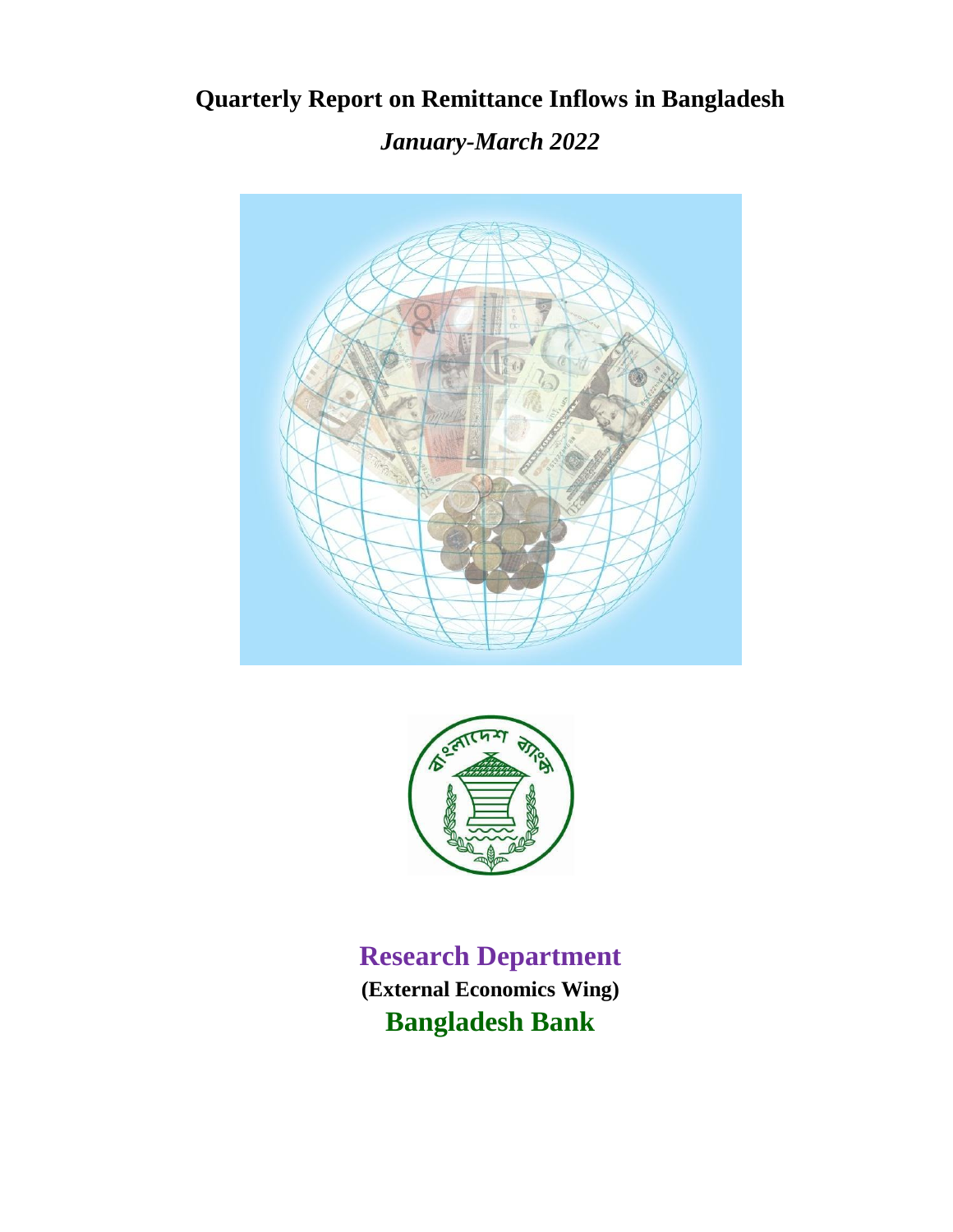# **Executive Summary**

- Despite an adverse impact of COVID-19, remittance inflows reached to USD 5058.73 million during January-March 2022, which was 4.71 percent higher than that of the previous quarter but 10.52 percent lower than that of the same quarter of the preceding fiscal year.
- Remittance-to-GDP was 6.03 percent in FY21 while remittance-to-export earnings was 67.14 percent and remittance-to-import payments was 40.83 percent.
- The largest amount of remittance (USD 1051.19 million) was received from the KSA which was 20.78 percent of total remittance followed by USA (16.28 percent), United Kingdom (11.33 percent), UAE (8.92 percent) and Kuwait (7.83 percent) in the  $3<sup>rd</sup>$  quarter of FY22.
- Total 322,583 workers migrated from Bangladesh during January-March 2022 in which 32113 were (9.95 percent) female workers.
- \* In January-March 2022, about 206,057 Bangladeshi workers migrated to KSA which was 63.88 percent of total migration, followed by Oman (12.90 percent), UAE (12.35 percent) and Singapore (4.14 percent).
- Private Commercial Banks (PCBs), State-owned Commercial Banks (SCBs), Specialized Banks (SBs) and Foreign Commercial Banks (FCBs) received USD 3989.57 million (78.87 percent of total), USD 956.96 million (18.92 percent of total), USD 87.69 million (1.73 percent of total) and USD 24.51 million (0.48 percent of total) remittances respectively during January-March 2022.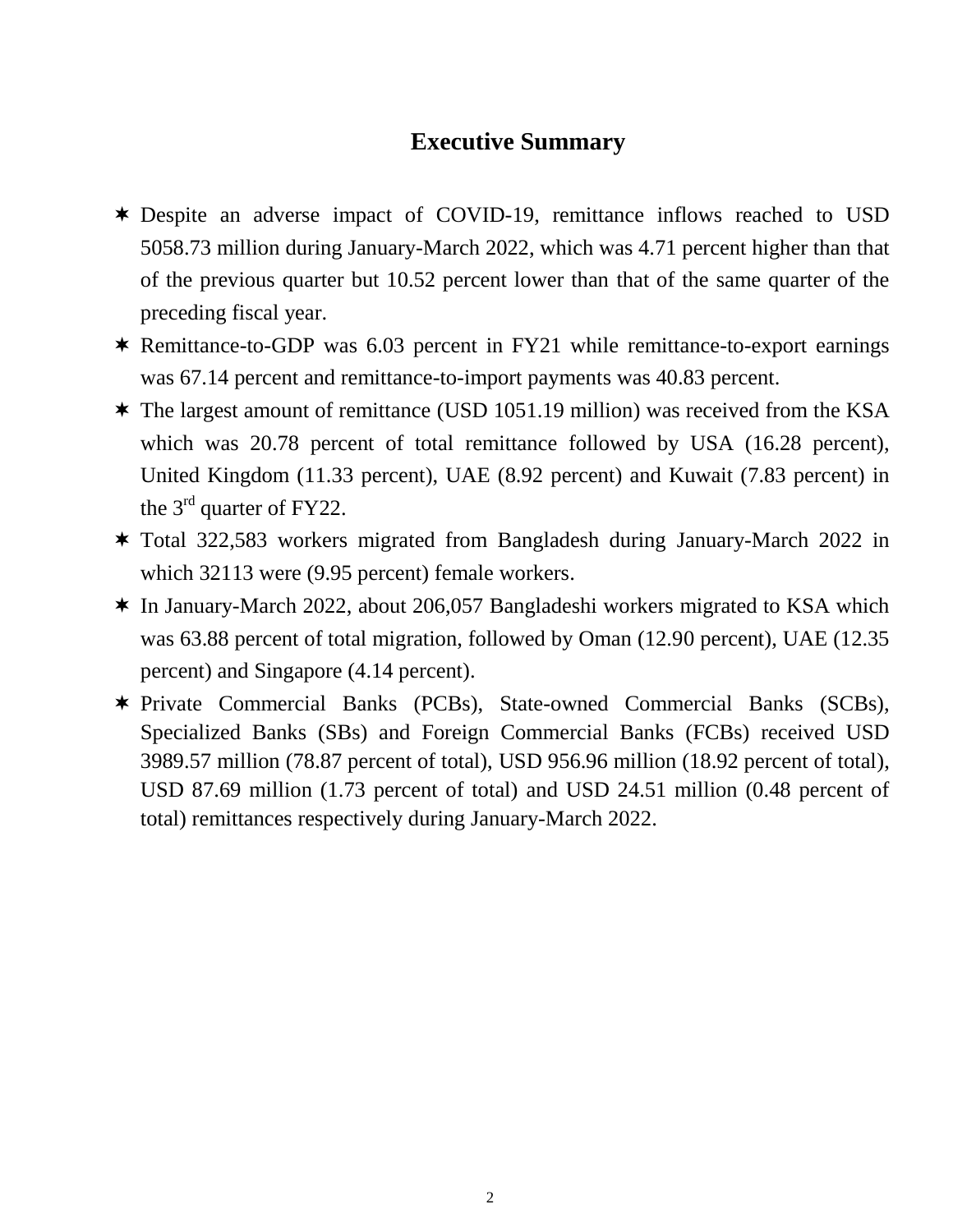## **Remittance Inflows in Bangladesh (January-March 2022)**

During the COVID-19 crisis, remittance inflows were crucial in preserving Bangladesh's macroeconomic stability. The Corona pandemic had a substantial influence on the global labor market when it initially broke out and global economic activity severely halted. This situation has been slowly improving over time. Expatriates have started to send increased amount of money to Bangladesh to provide a financial buffer for the country's economic malaise.

Bangladesh received USD 24777.71 million as remittance inflows in FY21, increased 36.10 percent from USD 18205.01 million in FY20. During FY21, the remittance-to-GDP ratio was 6.03 percent, remittance-to-export earnings was 67.14 percent, and remittance-to-import payments was 40.83 percent (Table 1). Government and Bangladesh Bank policy actions were significant in driving remittance inflows through legal channels (Table 2).

|                                                                                                                                                                                        | Table 1: Trend of remittance growth and remittance as percentage of GDP, export and import |                  |                |                          |                         |  |  |  |  |  |  |
|----------------------------------------------------------------------------------------------------------------------------------------------------------------------------------------|--------------------------------------------------------------------------------------------|------------------|----------------|--------------------------|-------------------------|--|--|--|--|--|--|
| FY                                                                                                                                                                                     | <b>Total Remittance</b>                                                                    | Growth $(\%)$ of | Remittance (%) | Remittance (%) of Export | Remittance (%) of       |  |  |  |  |  |  |
|                                                                                                                                                                                        | Million USD                                                                                | Remittance       | of GDP         | Earnings (f.o.b)         | Import Payments (f.o.b) |  |  |  |  |  |  |
| <b>FY'16</b>                                                                                                                                                                           | 14931.16                                                                                   | $-2.51$          | 5.63           | 43.59                    | 37.42                   |  |  |  |  |  |  |
| <b>FY'17</b>                                                                                                                                                                           | 12769.45                                                                                   | $-14.48$         | 5.11           | 37.54                    | 29.36                   |  |  |  |  |  |  |
| <b>FY'18</b>                                                                                                                                                                           | 14981.69                                                                                   | 17.32            | 4.66           | 41.29                    | 27.51                   |  |  |  |  |  |  |
| <b>FY'19</b>                                                                                                                                                                           | 16419.63                                                                                   | 9.60             | 4.67           | 41.46                    | 29.62                   |  |  |  |  |  |  |
| <b>FY'20</b>                                                                                                                                                                           | 18205.01                                                                                   | 10.87            | 4.87           | 56.68                    | 35.91                   |  |  |  |  |  |  |
| $FY'21^P$                                                                                                                                                                              | 24777.71                                                                                   | 36.10            | 6.03           | 67.14                    | 40.83                   |  |  |  |  |  |  |
| Source: 1) Bangladesh Bureau of Statistics.<br>2) Statistics Department, Bangladesh Bank (from July, 2016) and Foreign Exchange Policy Department, Bangladesh Bank (up to June, 2016). |                                                                                            |                  |                |                          |                         |  |  |  |  |  |  |

P= Provisional 3) Base year 2015-16

### **Migration and Remittance Inflows: January-March 2022**

During January-March 2022 quarter, remittance inflows stood at USD 5058.73 million, which was 4.71 percent higher than that of the previous quarter but 10.52 percent lower than that of the same quarter of the preceding fiscal year. Inflow of remittances has started to increase in the recent months due to ease COVID situation in our host

countries. As the movement restriction being



Source: 1. Foreign Exchange Policy Department, Bangladesh Bank (up to June, 2016) and Statistics Department, Bangladesh Bank (from July, 2016). 2. Bureau of Manpower, Employment and Training, Bangladesh.

relaxed in many host countries, especially in the Middle-East countries, the number of emigrant workers has notably been increased. Therefore, about 322583 Bangladeshi employees have gone to abroad during January-March 2022 against the migrant of 299410 workers during the previous quarter (Chart 1).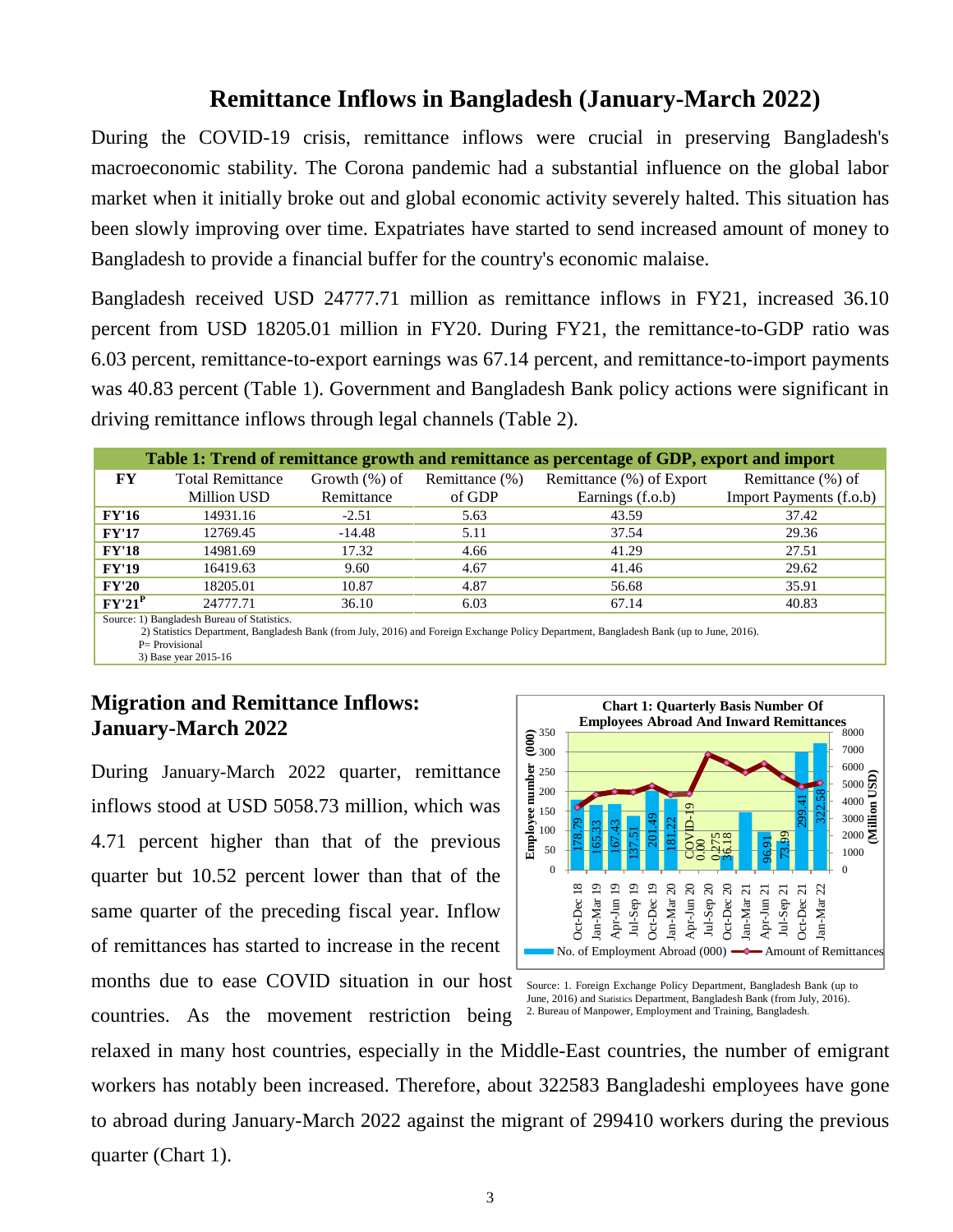### **Bank-wise Remittance Inflows: January-March 2022**

Banks are playing a vital role in remittance mobilization and are helping in financial development of the country. Most of the commercial banks in Bangladesh have been providing services through arranging drawing rights to a large number of migrants working abroad through collecting their remittances from all over the world and distributing this money to their beneficiaries in the shortest possible time.



In January-March 2022, PCBs collected USD Source: Statistics Department, Bangladesh Bank.

3989.57 million remittances (78.87 percent of total) which were 6.12 percent higher than that of the previous quarter but 5.70 percent lower than that of the same quarter of the previous fiscal year. Among PCBs, Islami Bank Bangladesh Ltd. (IBBL) received the largest amount of remittances with USD 1129.69 million (22.33 percent of total) (Chart 2 and Annexure Table 3).

SCBs collected USD 956.96 million remittances (18.92 percent of total) which were 0.37 percent higher than that of the previous quarter but 26.37 percent lower than the same quarter of the previous year. Among the SCBs, the highest amount of remittance was received by Agrani Bank with USD 360.09 million (7.12 percent of total), followed by Sonali Bank which was the second highest receiver bank with USD 302.78 million (5.99 percent of total) (Chart 2 and Annexure Table 3).

Foreign Commercial Banks (FCBs) collected only USD 24.51 million remittances (0.48 percent of total) during January-March 2022 which was 2.25 percent higher than that of the previous quarter but 2.27 percent lower than the same quarter of the previous year. Among FCBs, Standard Chartered Bank was the highest remittance receiver bank (USD 16.24 million) (Annexure Table 3).

Bangladesh Krishi Bank as a specialized bank received only USD 87.69 million remittances during January-March 2022. It is mentionable that Islami Bank Bangladesh Ltd., Dutch-Bangla Bank Ltd., Agrani Bank., Sonali Bank., Bank Asia Ltd., Southeast Bank Ltd., Mutual Trust Bank Ltd., Pubali Bank Ltd., Janata Bank, and The City Bank Ltd., are the major remittance receiver banks during the period under report.

#### **Country-wise Remittance Inflows**

Country-wise inflows of remittance during January-March 2022 showed that the largest amount of remittance was received from KSA (USD 1051.19 million) which was 20.78 percent of total remittances followed by USA (16.28 percent), United Kingdom (11.33 percent), UAE (8.92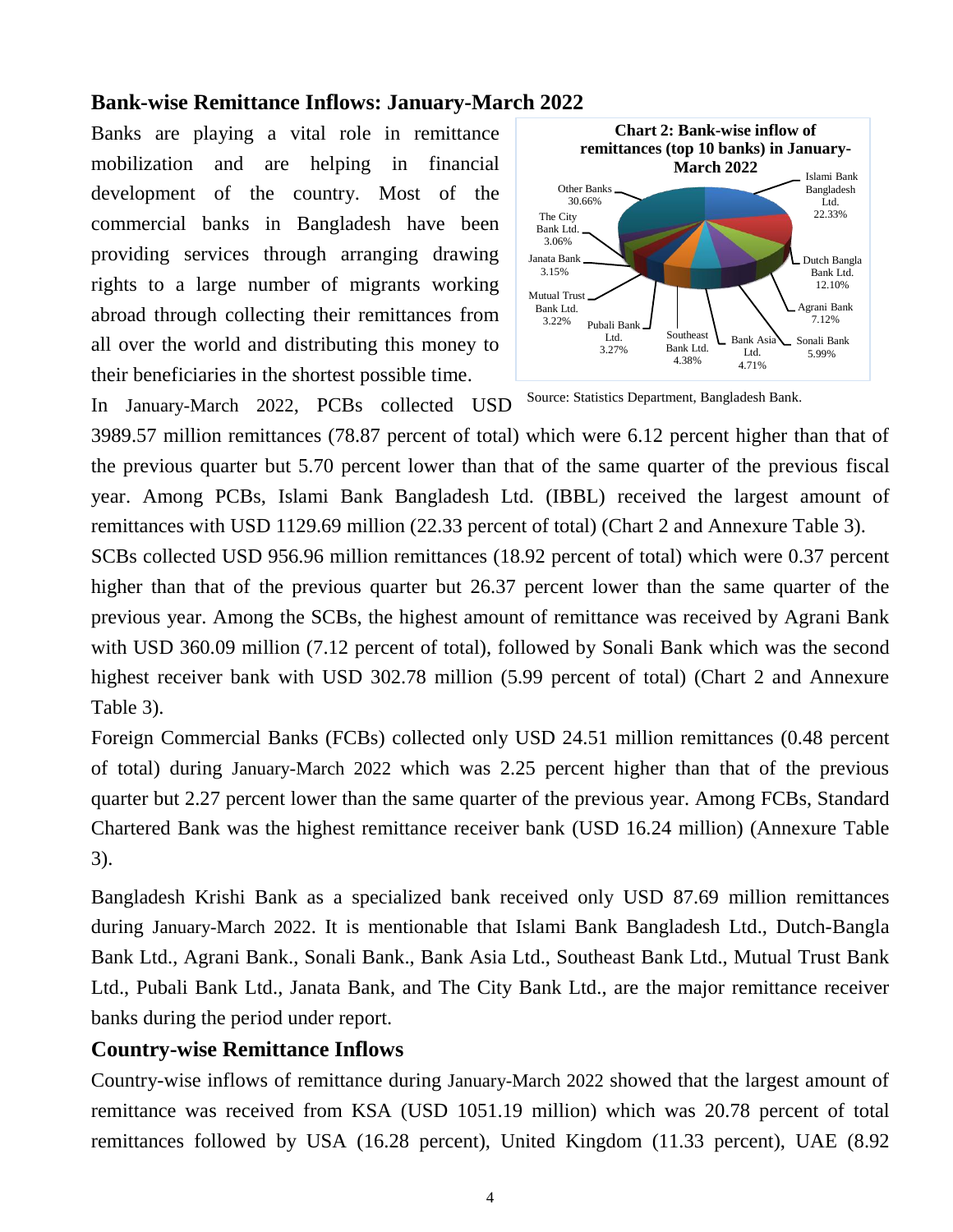**Chart 3 : Major Country-wise Share (%) of**  percent), Kuwait (7.83 percent), Malaysia (4.66 percent), Oman (3.98 percent) and other countries (26.22 percent) **(**Chart-3**)**.

Region-wise remittance inflows show that remittance received from the gulf countries was USD 2583.09 million (51.06 percent), EU countries remitted USD 838.41 million (16.57 percent) and Asia-Pacific region sent USD 377.68 million (7.47 percent) during this quarter (Table 2). Country-wise trends of remittance inflows from FY17 to FY22 Source: Statistics Department, Bangladesh Bank.

(July-March) have been shown in Annexure Table 2.



|                                                                        |                     |            |              |             |                      | <b>Percent Growth</b>                      |                                             |  |
|------------------------------------------------------------------------|---------------------|------------|--------------|-------------|----------------------|--------------------------------------------|---------------------------------------------|--|
| <b>Countries</b>                                                       | <b>Jan.-Mar. 21</b> | Apr-Jun'21 | July-Sep. 21 | Oct-Dec. 21 | <b>Jan.</b> -Mar. 22 | <b>Jan.-Mar. 22</b><br>over<br>Oct.-Dec.21 | <b>Jan.-Mar. 22</b><br>over<br>Jan.-Mar. 21 |  |
| <b>Gulf Countries</b>                                                  | 3043.89             | 3340.68    | 2975.82      | 2546.75     | 2583.09              | 1.43                                       | $-15.14$                                    |  |
| <b>Share</b>                                                           | 53.84               | 54.06      | 55.02        | 52.71       | 51.06                |                                            |                                             |  |
| <b>KSA</b>                                                             | 1290.04             | 1364.12    | 1304.13      | 1130.95     | 1051.19              | $-7.05$                                    | $-18.51$                                    |  |
| <b>UAE</b>                                                             | 506.05              | 560.83     | 446.3        | 368.97      | 451.20               | 22.29                                      | $-10.84$                                    |  |
| Qatar                                                                  | 342.26              | 433.68     | 356.32       | 328.49      | 329.25               | 0.23                                       | $-3.80$                                     |  |
| Oman                                                                   | 301.40              | 364.74     | 291.54       | 189.01      | 201.36               | 6.53                                       | $-33.19$                                    |  |
| Bahrain                                                                | 132.30              | 141.96     | 135.48       | 131.22      | 153.76               | 17.18                                      | 16.22                                       |  |
| Kuwait                                                                 | 471.84              | 475.35     | 442.05       | 398.11      | 396.33               | $-0.45$                                    | $-16.00$                                    |  |
| <b>EU</b> Countries                                                    | 684.21              | 734.52     | 729.06       | 693.51      | 838.41               | 20.89                                      | 22.54                                       |  |
| <b>Share</b>                                                           | 12.10               | 11.89      | 13.48        | 14.35       | 16.57                |                                            |                                             |  |
| UK                                                                     | 496.21              | 507.44     | 452.01       | 428.42      | 573.04               | 33.76                                      | 15.48                                       |  |
| Germany                                                                | 17.07               | 17.66      | 18.95        | 16.90       | 22.01                | 30.24                                      | 28.94                                       |  |
| Italy                                                                  | 170.93              | 209.42     | 258.1        | 248.19      | 243.36               | $-1.95$                                    | 42.37                                       |  |
| Asia-Pacific<br>Countries                                              | 604.73              | 639.33     | 448.39       | 366.28      | 377.68               | 3.11                                       | $-37.55$                                    |  |
| <b>Share</b>                                                           | 10.70               | 10.35      | 8.29         | 7.58        | 7.47                 |                                            |                                             |  |
| Australia                                                              | 35.59               | 36.99      | 27.76        | 30.26       | 33.48                | 10.64                                      | $-5.93$                                     |  |
| Japan                                                                  | 17.90               | 17.57      | 18.14        | 16.23       | 16.95                | 4.44                                       | $-5.31$                                     |  |
| Malaysia                                                               | 414.30              | 441.37     | 290.86       | 230.62      | 235.77               | 2.23                                       | $-43.09$                                    |  |
| Singapore                                                              | 136.94              | 143.40     | 111.63       | 89.17       | 91.48                | 2.59                                       | $-33.20$                                    |  |
| <b>USA</b>                                                             | 842.68              | 972.53     | 858.18       | 834.00      | 823.57               | $-1.25$                                    | $-2.27$                                     |  |
| <b>Share</b>                                                           | 14.91               | 15.74      | 15.87        | 17.26       | 16.28                |                                            |                                             |  |
| <b>Other Countries</b>                                                 | 477.97              | 492.42     | 396.85       | 390.69      | 435.98               | 11.59                                      | $-8.79$                                     |  |
| <b>Share</b>                                                           | 8.45                | 7.97       | 7.34         | 8.09        | 8.62                 |                                            |                                             |  |
| <b>Total</b>                                                           | 5653.48             | 6179.48    | 5408.3       | 4831.23     | 5058.73              | 4.71                                       | $-10.52$                                    |  |
| Note: Number in italic indicates percentage share in total remittances |                     |            |              |             |                      |                                            |                                             |  |

**Table 2: Quarterly Trend of Country-wise Remittance Inflows** (In million USD)

Note: Number in italic indicates percentage share in total remittances. Source: Foreign Exchange Policy Department, Bangladesh Bank (up to June, 2016) and Statistics Department, Bangladesh Bank (from July, 2016).

#### **Country-wise Migration (Male and Female)**

The number of emigrant employees from Bangladesh has increased in FY22 as a result of the relaxation of travel restrictions for improving the



Source: Bureau of Manpower, Employment and Training, Bangladesh.

5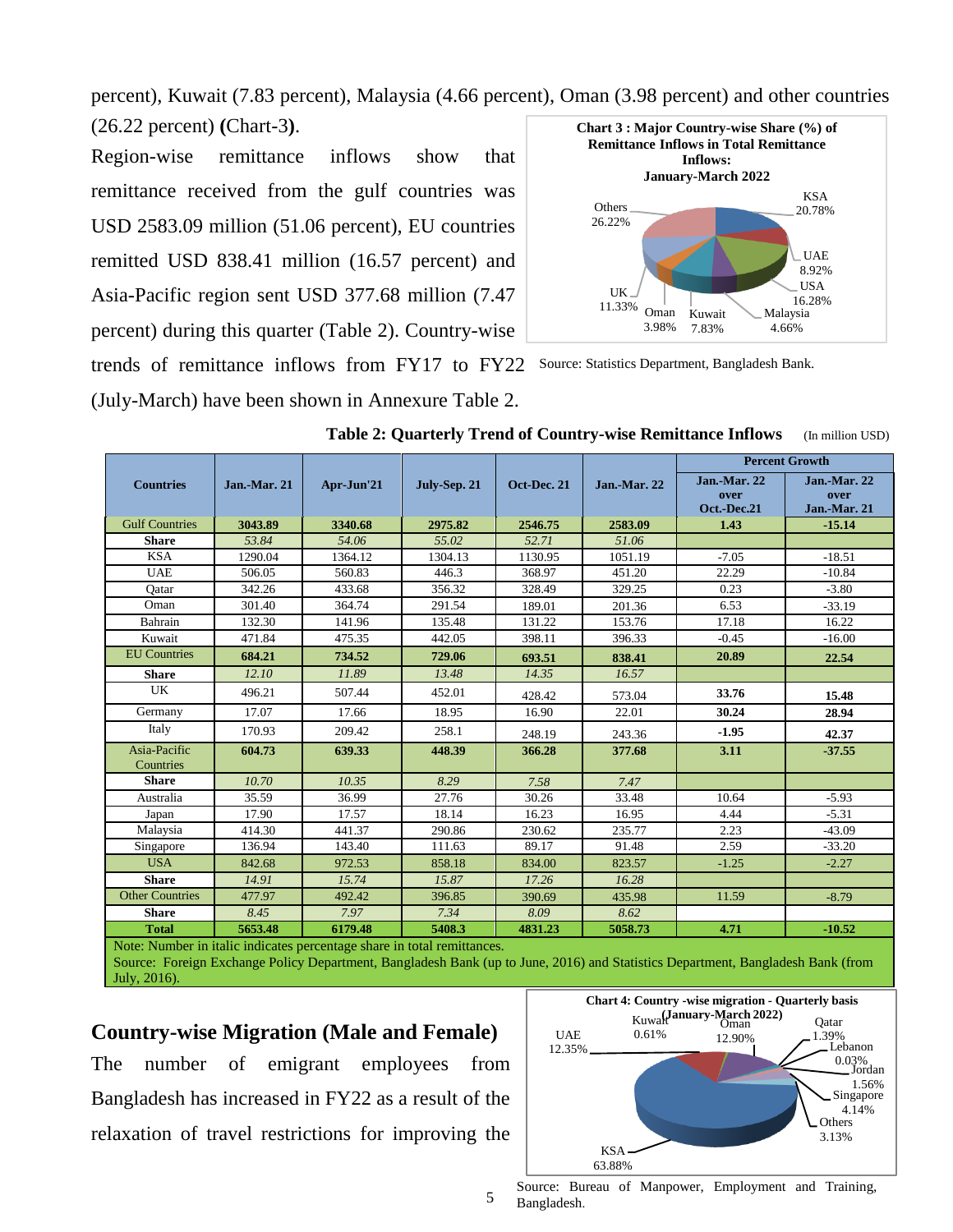COVID situation. Approximately 322,583 workers migrated from Bangladesh in January-March 2022 according to the data of Bureau of Manpower, Employment and Training (BMET). Countrywise data on migration during January-March 2022 showed that about 206,057 Bangladeshi workers migrated to KSA which was 63.88 percent of total migration, followed by Oman (12.90 percent), UAE (12.35 percent), Singapore (4.14 percent), Jordan (1.56 percent), Qatar (1.39 percent), and other countries (3.13 percent) (Chart 4 and Table 3).

| <b>Table 3: Quarterly Trend of Country-wise Migration</b> |                                                |                   |                   |             |                |                   |  |  |  |  |
|-----------------------------------------------------------|------------------------------------------------|-------------------|-------------------|-------------|----------------|-------------------|--|--|--|--|
| Country                                                   | Oct-Dec'20                                     | Jan-Mar'21        | Apr-Jun'21        | Jul-Sept'21 | Oct-Dec'21     | Jan-Mar'22        |  |  |  |  |
|                                                           | 27728                                          | 110003            | 79376             | 57439       | 210409         | 206,057           |  |  |  |  |
| <b>KSA</b>                                                | (1805)                                         | (12580)           | (11140)           | (9543)      | (19819)        | (19974)           |  |  |  |  |
| <b>UAE</b>                                                | 221                                            | 2352              | 2336              | 29          | 24485          | 39827             |  |  |  |  |
|                                                           | (113)                                          | (328)             | (179)             | (2)         | (268)          | (506)             |  |  |  |  |
| Kuwait                                                    | 1                                              | 8                 | 64                | 159         | 1617           | 1966              |  |  |  |  |
|                                                           | $(-)$                                          | $(-)$             | (3)               | (5)         | $(-)$          | (11)              |  |  |  |  |
| Oman                                                      | 3648                                           | 14742             | 4300              | 5237        | 30730          | 41617             |  |  |  |  |
|                                                           | (428)                                          | (2688)            | (979)             | (674)       | (5694)         | (5955)            |  |  |  |  |
| Qatar                                                     | 105                                            | 512               | 2040              | 3732        | 4383           | 4496              |  |  |  |  |
|                                                           | (18)                                           | (570)             | (484)             | (419)       | (524)          | (565)             |  |  |  |  |
| Bahrain                                                   | $\overline{2}$                                 | $\overline{2}$    | 7                 |             | $\overline{2}$ |                   |  |  |  |  |
|                                                           | $(-)$                                          | $\left( -\right)$ | $\left( -\right)$ |             | $(-)$          | $\left( -\right)$ |  |  |  |  |
| Lebanon                                                   | $\overline{4}$                                 | 60                | 13                | 56          | 106            | 105               |  |  |  |  |
|                                                           | (2)                                            | (2)               | (13)              | (50)        | (82)           | (63)              |  |  |  |  |
| Jordan                                                    | 701                                            | 3220              | 3482              | 2618        | 4496           | 5017              |  |  |  |  |
|                                                           | (694)                                          | (3111)            | (3471)            | (2614)      | (4447)         | (4874)            |  |  |  |  |
| Malaysia                                                  | $\overline{2}$                                 | 11                | 3                 |             | 14             | 34                |  |  |  |  |
|                                                           | $\overline{(-)}$                               | (2)               | $\left( -\right)$ |             | (1)            | (7)               |  |  |  |  |
| Singapore                                                 | 636                                            | 10136             | 2077              | 1219        | 14443          | 13364             |  |  |  |  |
|                                                           | (7)                                            | (7)               | (2)               | (2)         | (14)           | (14)              |  |  |  |  |
| Others                                                    | 3128                                           | 5849              | 3214              | 3503        | 8725           | 10099             |  |  |  |  |
|                                                           | (31)                                           | (60)              | (106)             | (94)        | (165)          | (155)             |  |  |  |  |
| Total                                                     | 36176                                          | 146895            | 96912             | 73992       | 299410         | 322583            |  |  |  |  |
|                                                           | (3098)                                         | (19348)           | (16377)           | (13403)     | (31014)        | (32113)           |  |  |  |  |
|                                                           | Number in parenthesis denotes female migration |                   |                   |             |                |                   |  |  |  |  |

Source: Bureau of Manpower, Employment and Training, Bangladesh.

During January-March 2022, the total number of 32113 Bangladeshi female workers migrated to different countries which was 9.95 percent of total migration (Table 3 and Chart 5). Country-wise overseas employment (Yearly) data have been shown in Annexure (Table 1).



Source: Bureau of Manpower, Employment and Training, Bangladesh.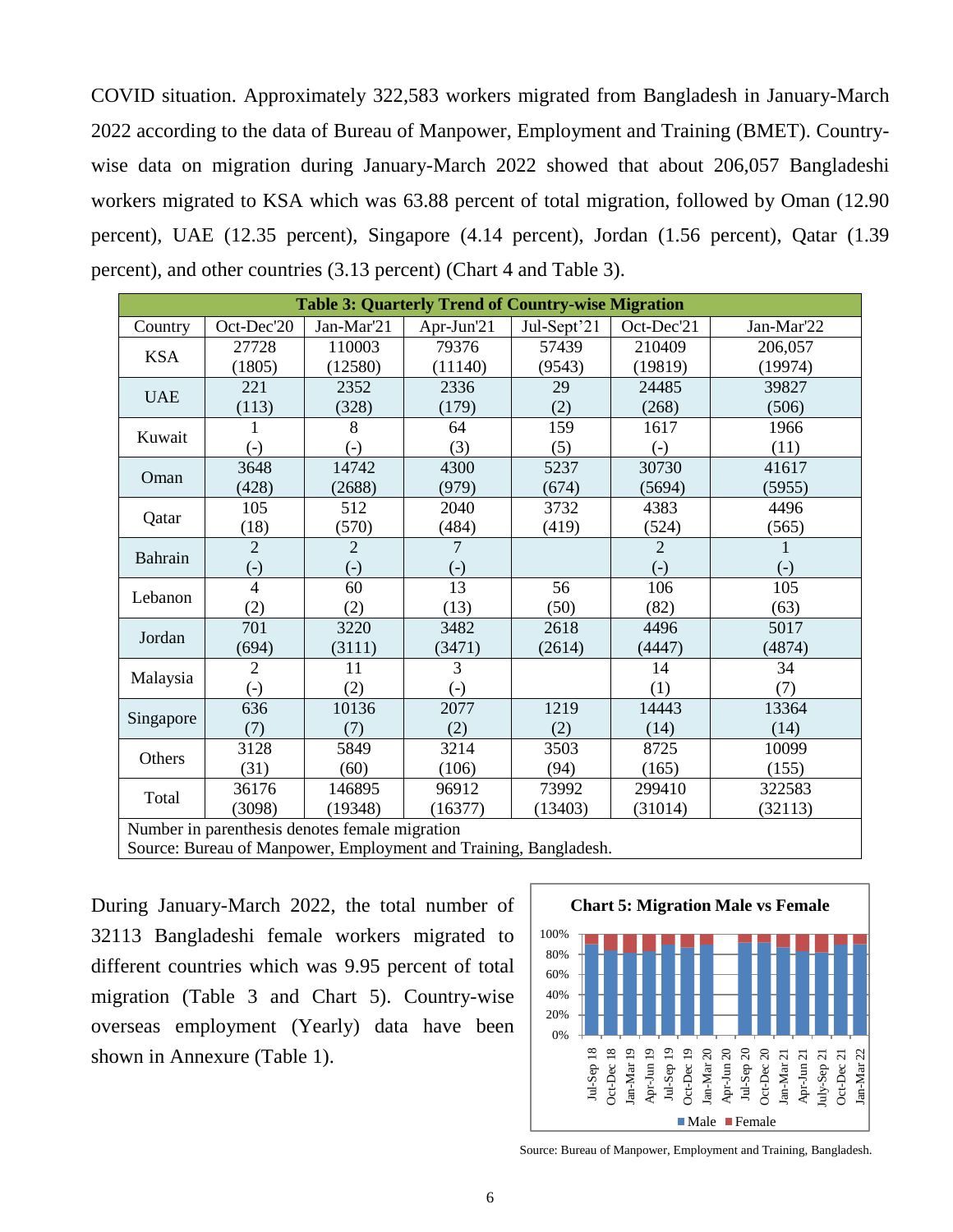#### **Global Comparison**

Remittances grew surprisingly in South Asia in 2020. According to the World Bank Report titled'Migration and Development Brief 34, May 2021', inward remittance flows to South Asia increased by about 5 percent in 2020 due to boost up of remittance inflows in Bangladesh and Pakistan. India received USD 83.1 billion remittances, accounting for 11.65% of worldwide inflows. Bangladesh, Pakistan, and Sri Lanka continue to receive increasing amounts of



remittances. The top remittance-earning nations in Source: Migration and Development Brief 34, May 2021 South Asia, as well as their remittance inflows as a percentage of GDP in 2020, are shown in Chart 6 and Table 4.

| Table 4: Top Remittance Earning Countries in South Asia in 2020                                 |                                                                                        |      |                                      |                         |  |  |  |  |  |
|-------------------------------------------------------------------------------------------------|----------------------------------------------------------------------------------------|------|--------------------------------------|-------------------------|--|--|--|--|--|
|                                                                                                 | Top remittance recipient countries                                                     |      | Top countries (Contributing to GDP)* |                         |  |  |  |  |  |
| Country                                                                                         | Amount of remittances<br>Percent of total Global<br>(Billion USD)<br>remittance inflow |      | Country                              | Percentage Share of GDP |  |  |  |  |  |
| India                                                                                           | 83.1<br>11.65                                                                          |      | Nepal                                | 23.5                    |  |  |  |  |  |
| Pakistan                                                                                        | 26.1<br>3.66                                                                           |      | Pakistan                             | 9.9                     |  |  |  |  |  |
| Bangladesh                                                                                      | 21.7                                                                                   | 3.04 |                                      | 8.8                     |  |  |  |  |  |
| Nepal                                                                                           | 8.1                                                                                    | 1.14 | Bangladesh                           | 6.6                     |  |  |  |  |  |
| Sri Lanka                                                                                       | 7.1                                                                                    | 1.00 | Afghanistan                          | 4.1                     |  |  |  |  |  |
| Afghanistan                                                                                     | 0.8                                                                                    | 0.11 | <b>Bhutan</b>                        | 3.3                     |  |  |  |  |  |
| <b>Bhutan</b>                                                                                   | 0.1                                                                                    | 0.01 | India                                | 3.1                     |  |  |  |  |  |
|                                                                                                 |                                                                                        |      | Maldives                             | 0.1                     |  |  |  |  |  |
| *Top 10 Countries according to remittance inflows as percentage share of GDP (percent) in 2020. |                                                                                        |      |                                      |                         |  |  |  |  |  |

Source: Migration and Development Brief 34, May 2021

### **Measures Taken by the Government and the Bangladesh Bank**

To encourage the remittance inflows through the banking channel, Bangladesh govt. and Bangladesh Bank have taken a number of measures of which some important ones are as follows:

- The government announced 2 percent cash incentive for the first time for inward foreign remittance through banking channel which became effective from 1 July 2019. Cash incentive for inward remittances has been increased to 2.5 percent from 2 percent which became effective from 1 January 2022.
- For the simplification of the procedure of receiving percent cash incentive, Bangladesh Bank (BB) has given some instructions to banks which includes:
	- a) Submission of remitters' documents in his /her bank (sender bank);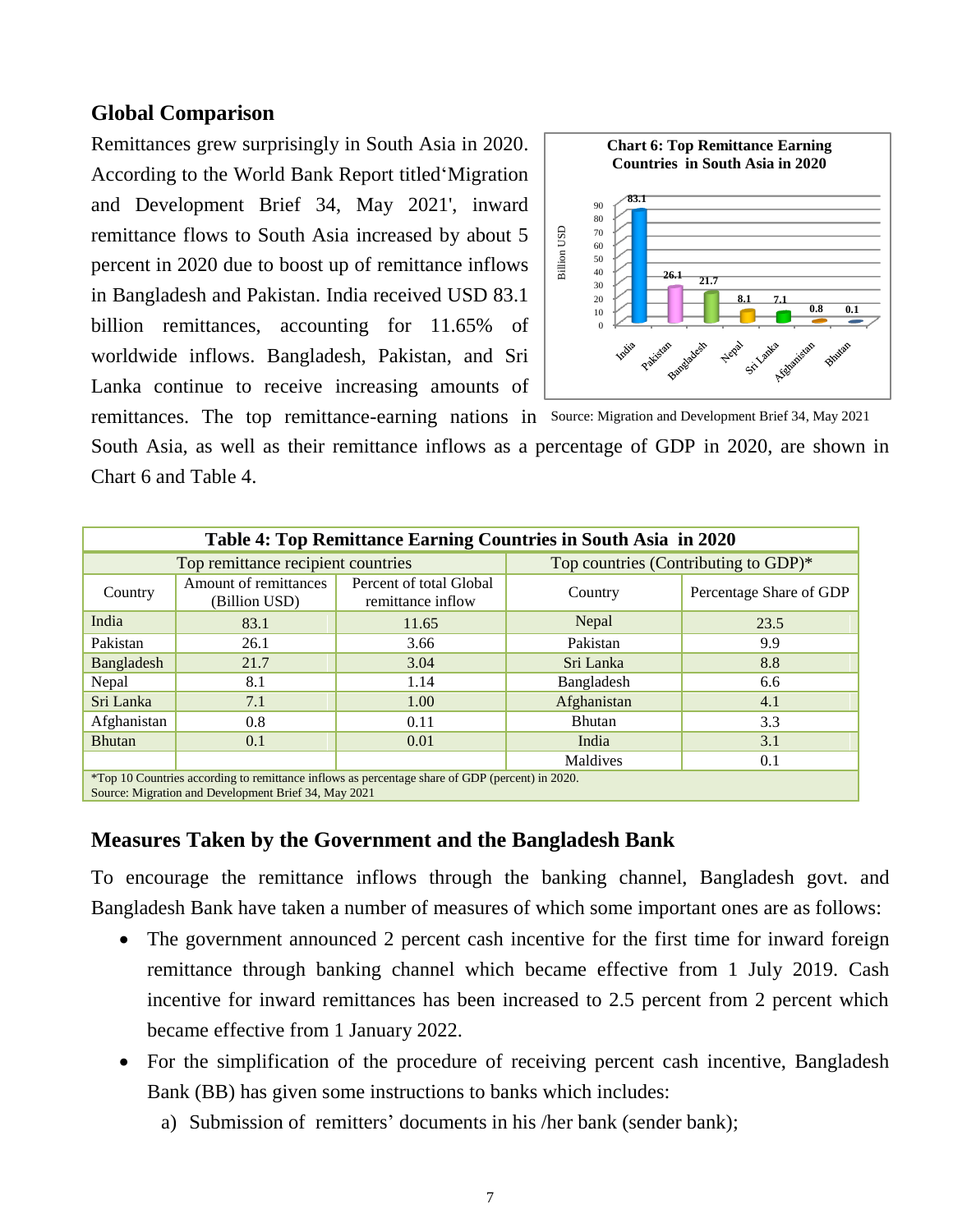- b) To verify the documents by remittance sender bank with a confirmation to receiver bank before releasing cash incentive as early as possible;
- c) On the basis of the confirmation, receiver bank will release incentive to the sender bank;
- d) The remittance receiver bank will collect and verify documents by its own in the aspect of same receiver bank and sender bank.
- As per instructions, Wage Earners' Remittance data have to be submitted through Rationalized Input Template (RIT). The statement of money paid should be submitted on monthly basis following a specific form regarding cash incentive for inward remittance through formal channel. The information of expatriates will have to be preserved at the database format and banks will have to provide the required information as early as possible following the online - RITs (T\_ME\_M\_REMIT\_INCEN) format.
	- a) Documents required to be submitted on monthly basis within the  $10<sup>th</sup>$ day of next month (through the web portal of Bangladesh Bank).

The above mentioned steps taken by the government and Bangladesh Bank are now helping in encouraging Bangladeshi migrant workers to send remittances into their home country through formal channels.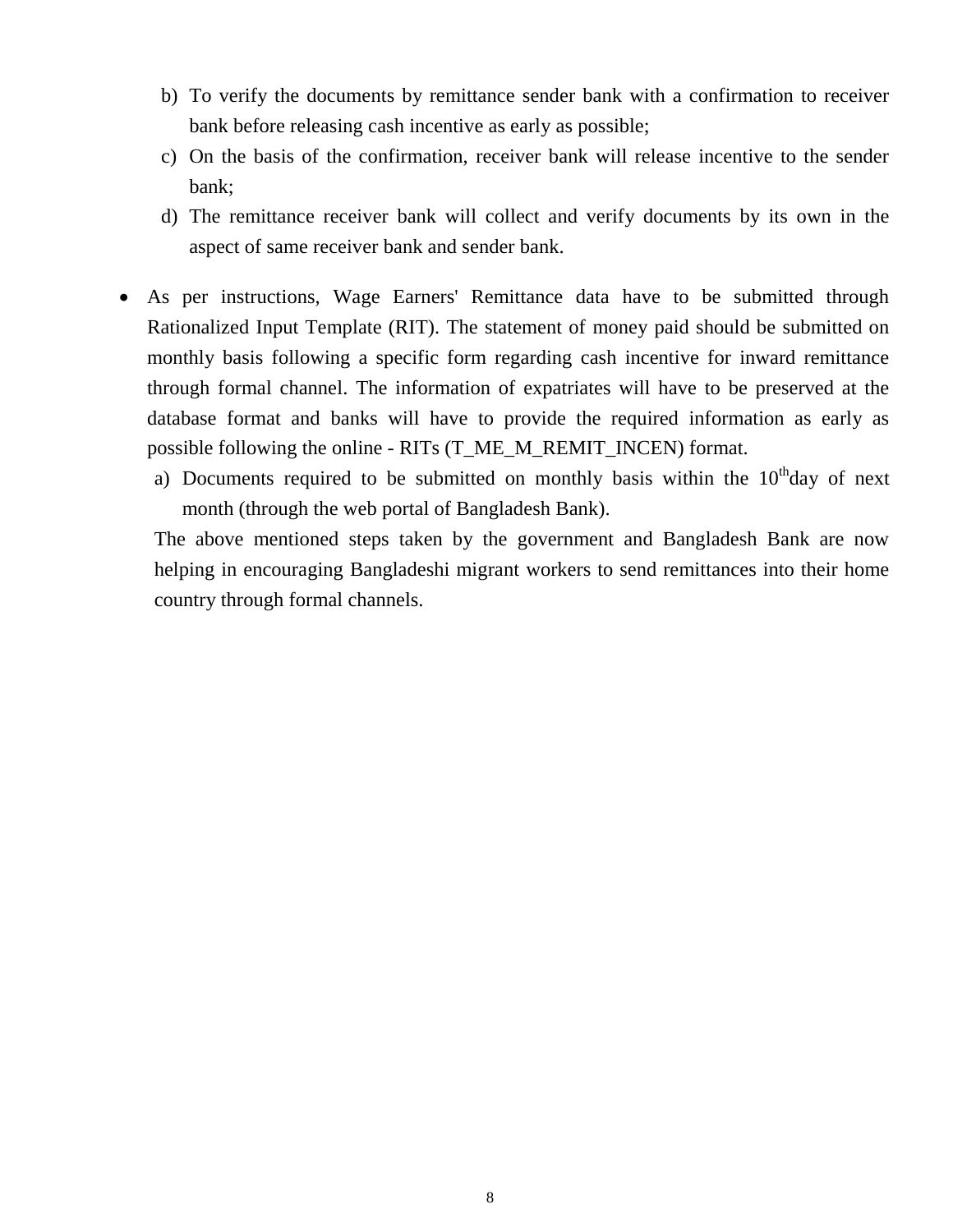# **Annexure**

|                   | (In number) |            |                |        |              |                |                          |                          |                 |                  |               |              |
|-------------------|-------------|------------|----------------|--------|--------------|----------------|--------------------------|--------------------------|-----------------|------------------|---------------|--------------|
| Year              | <b>KSA</b>  | <b>UAE</b> | <b>Kuwait</b>  | Oman   | <b>Qatar</b> | <b>Bahrain</b> | Lebanon                  | <b>Jordan</b>            | <b>Malaysia</b> | <b>Singapore</b> | <b>Others</b> | <b>Total</b> |
|                   |             |            |                |        |              |                |                          |                          |                 |                  |               |              |
| 2000              | 144618      | 34034      | 594            | 5258   | 1433         | 4637           | $\overline{\phantom{a}}$ | $\equiv$                 | 17237           | 11095            | 3780          | 222686       |
| 2001              | 137248      | 16252      | 5341           | 4561   | 223          | 4371           |                          | $\overline{a}$           | 4921            | 9615             | 6433          | 189060       |
| 2002              | 163269      | 25462      | 15769          | 3854   | 552          | 5421           | $\overline{\phantom{a}}$ | $\overline{a}$           | 85              | 6856             | 3988          | 225256       |
| 2003              | 162131      | 37346      | 26722          | 4029   | 94           | 7482           | $\overline{\phantom{a}}$ | $\qquad \qquad -$        | 28              | 5304             | 11054         | 254190       |
| 2004              | 139031      | 47012      | 41108          | 4435   | 1268         | 9194           | $\overline{\phantom{a}}$ | $\overline{\phantom{0}}$ | 224             | 6948             | 23738         | 272958       |
| 2005              | 80425       | 61978      | 47029          | 4827   | 2114         | 10716          | $\overline{\phantom{a}}$ | $\overline{a}$           | 2911            | 9651             | 33051         | 252702       |
| 2006              | 109513      | 130204     | 35775          | 8082   | 7691         | 16355          | $\overline{0}$           | 2822                     | 20469           | 20139            | 30466         | 381516       |
| 2007              | 204112      | 226392     | 4212           | 17478  | 15130        | 16433          | 3541                     | 494                      | 273201          | 38324            | 33292         | 832609       |
| 2008              | 132124      | 419355     | 319            | 52896  | 25548        | 13182          | 8444                     | 682                      | 131762          | 56581            | 34162         | 875055       |
| 2009              | 14666       | 258348     | 10             | 41704  | 11672        | 28426          | 13941                    | 1691                     | 12402           | 39581            | 52837         | 475278       |
| 2010              | 7069        | 203308     | 48             | 42641  | 12085        | 21824          | 17208                    | 2235                     | 919             | 39053            | 44312         | 390702       |
| 2011              | 15030       | 282734     | 29             | 135260 | 13168        | 13928          | 19166                    | 4387                     | 742             | 48666            | 34952         | 568062       |
| 2012              | 21232       | 215452     | $\overline{2}$ | 170326 | 28801        | 21777          | 14864                    | 11726                    | 804             | 58657            | 64157         | 607798       |
| $\overline{2013}$ | 12654       | 14241      | 6              | 134028 | 57584        | 25155          | 15098                    | 21383                    | 3853            | 60057            | 65194         | 409253       |
| 2014              | 10657       | 24232      | 3094           | 105748 | 87575        | 23378          | 16640                    | 20338                    | 5134            | 54750            | 74138         | 425684       |
| 2015              | 58270       | 25271      | 17472          | 129859 | 123965       | 20720          | 19113                    | 22093                    | 30483           | 55523            | 53112         | 555881       |
| 2016              | 143913      | 8131       | 39188          | 188247 | 120382       | 72167          | 15095                    | 23017                    | 40126           | 54730            | 52735         | 757731       |
| 2017              | 551308      | 4135       | 49604          | 89074  | 82012        | 19318          | 8327                     | 20449                    | 99787           | 40401            | 44110         | 1008525      |
| 2018              | 257317      | 3235       | 27637          | 72504  | 76560        | 811            | 5991                     | 9724                     | 175927          | 41393            | 63082         | 734181       |
| 2019              | 399000      | 3318       | 12299          | 72654  | 50292        | 133            | 4863                     | 20347                    | 545             | 49829            | 86879         | 700159       |
| 2020              | 161726      | 1082       | 1744           | 21071  | 3608         | 3              | 488                      | 3769                     | 125             | 10085            | 13968         | 217669       |
| 2021              | 457227      | 29202      | 1848           | 55009  | 11158        | 11             | 235                      | 13816                    | 28              | 27875            | 20800         | 617209       |

### **Annexure Table 1: Country-wise Overseas Employment**

Source: Bureau of Manpower, Employment and Training, Bangladesh.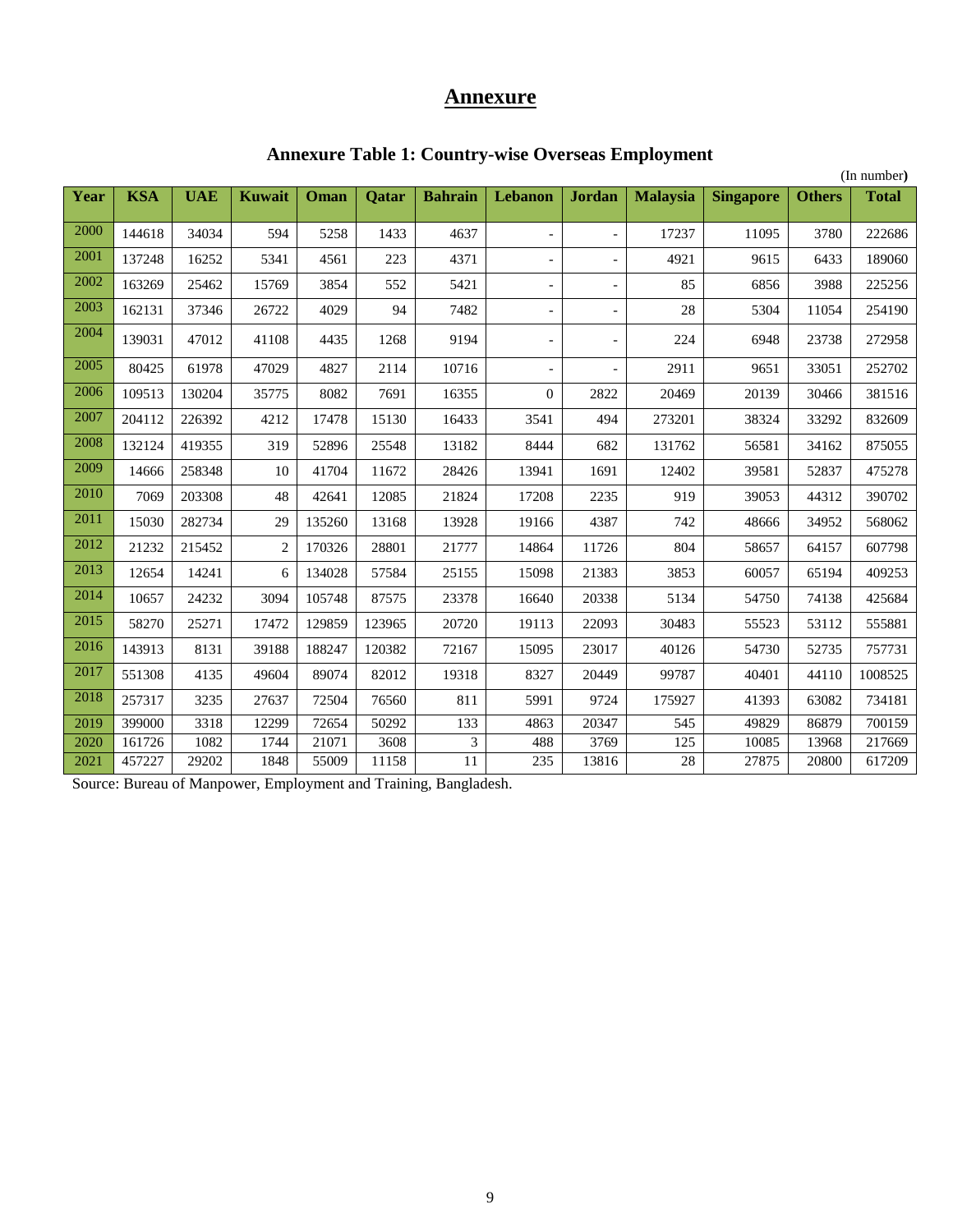|                                  |          |          |          |          |          | (In million USD)              |
|----------------------------------|----------|----------|----------|----------|----------|-------------------------------|
| Year                             | 2016-17  | 2017-18  | 2018-19  | 2019-20  | 2020-21  | 2021-22<br>(Up to March 2022) |
| <b>1. Gulf Countries</b>         | 7304.94  | 8565.11  | 9674.21  | 10557.29 | 14926.34 | 8105.66                       |
|                                  | 57.21    | 57.17    | 58.92    | 57.99    | 60.24    | $-47.02$                      |
| <b>KSA</b>                       | 2267.22  | 2591.58  | 3110.4   | 4015.16  | 5721.41  | 3486.27                       |
| <b>UAE</b>                       | 2093.54  | 2429.96  | 2540.41  | 2472.56  | 2439.99  | 1266.47                       |
| Qatar                            | 576.02   | 844.06   | 1023.91  | 1019.6   | 2761.39  | 1014.06                       |
| Oman                             | 897.71   | 958.19   | 1066.06  | 1240.54  | 1535.64  | 681.91                        |
| Bahrain                          | 437.14   | 541.62   | 470.08   | 437.18   | 577.74   | 420.46                        |
| Kuwait                           | 1033.31  | 1199.70  | 1463.35  | 1372.24  | 1886.50  | 1236.49                       |
| 2. EU Countries                  | 1350.69  | 1808.43  | 1994.13  | 2116.79  | 2901.41  | 2260.98                       |
|                                  | 10.58    | 12.07    | 12.14    | 11.63    | 11.71    | $-85.22$                      |
| United Kingdom                   | 808.16   | 1106.01  | 1175.63  | 1364.89  | 2023.62  | 1453.47                       |
| Germany                          | 31.75    | 40.20    | 60.62    | 52.75    | 66.89    | 57.86                         |
| Italy                            | 510.78   | 662.22   | 757.88   | 699.15   | 810.90   | 749.65                        |
| <b>3. Asia-Pacific Countries</b> | 1479.56  | 1525.37  | 1672.65  | 1799.37  | 2848.53  | 1192.35                       |
|                                  | 11.59    | 10.18    | 10.19    | 9.88     | 11.50    | $-92.21$                      |
| Australia                        | 52.03    | 56.56    | 57.15    | 61.32    | 141.77   | 91.50                         |
| Japan                            | 22.92    | 31.44    | 49.54    | 49.35    | 79.54    | 51.32                         |
| Malaysia                         | 1103.62  | 1107.21  | 1197.63  | 1231.3   | 2002.36  | 757.25                        |
| Singapore                        | 300.99   | 330.16   | 368.33   | 457.4    | 624.86   | 292.28                        |
| <b>4. USA</b>                    | 1688.86  | 1997.49  | 1842.86  | 2403.4   | 3461.68  | 2515.75                       |
|                                  | 13.23    | 13.33    | 11.22    | 13.20    | 56.13    | $-83.56$                      |
| <b>5. Other Countries</b>        | 945.40   | 1085.29  | 1235.78  | 1328.46  | 639.75   | 1223.52                       |
|                                  | 8.00     | 7.24     | 7.53     | 7.30     | 2.58     | $-92.00$                      |
| <b>Total</b>                     | 12769.45 | 14981.69 | 16419.63 | 18205.04 | 24777.71 | 15298.26                      |

### **Annexure Table 2: Country-wise Remittance Inflows**

a sa T Note: Number in italic indicates percentage share in total remittances.

Source: Foreign Exchange Policy Department, Bangladesh Bank (up to June, 2016) and Statistics Department, Bangladesh Bank (from July, 2016).